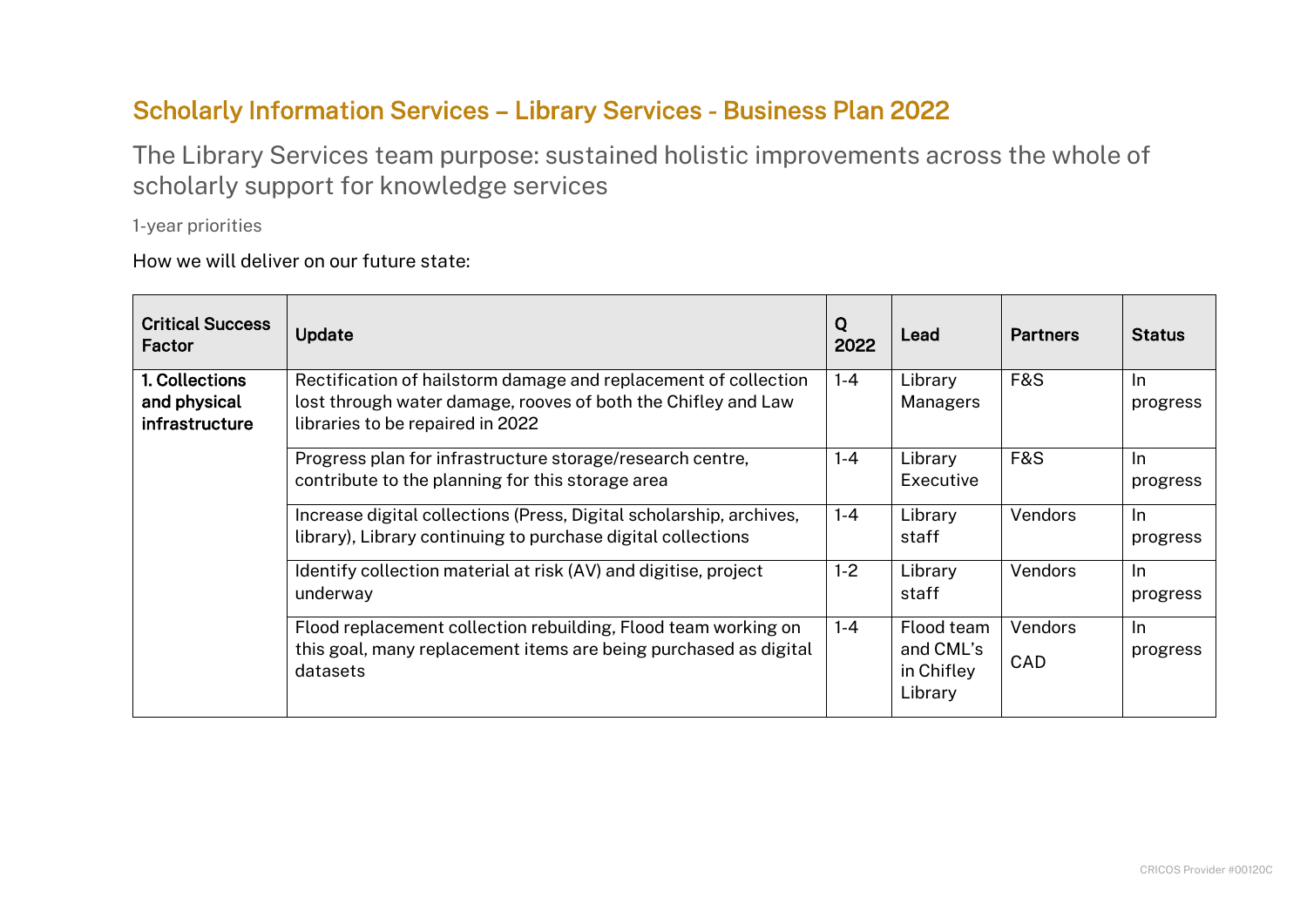| 2. Services - for<br>a knowledge-<br>based university | Assess university's needs in particular for students for digital<br>capabilities and academic competencies, ACDC review<br>undertaken and recommendations to be implemented    | $1 - 4$ | ACDC team<br>and Library<br>staff                     | Academic<br>portfolio                              | ln<br>progress    |
|-------------------------------------------------------|--------------------------------------------------------------------------------------------------------------------------------------------------------------------------------|---------|-------------------------------------------------------|----------------------------------------------------|-------------------|
|                                                       | Align services to graduate attributes and identify and resolve<br>gap, working with the graduate attributes framework                                                          | $1-2$   | Library<br>Managers                                   | Academic<br>Portfolio                              | ln<br>progress    |
|                                                       | Develop collections & services to support First Nations policy &<br>program, continue purchasing titles                                                                        | $1 - 4$ | CML's in all<br>libraries                             | <b>First Nations</b><br>Portfolio                  | ln<br>progress    |
|                                                       | Library system upgrade to meet the needs of a world class<br>university focused on education needs - ALMA upgrade underway                                                     | $1 - 4$ | CAD & CS                                              | Vendor-<br>ProQuest<br>and ITS                     | $\ln$<br>progress |
|                                                       | Expand library access to support 24x7 study at A&M Library,<br>exploratory work underway                                                                                       | $1-2$   | Assoc Dir<br>and Senior<br>Managers                   | <b>ANU</b><br>Security and<br>the School<br>of A&M | ln<br>progress    |
|                                                       | Continue to improve service from feedback program including<br>survey, regular LAC meetings, PARSA/ANUSA engagement,<br>Insync survey plan reported on within a 6-month period | $1 - 4$ | Library<br>Executive<br>and Senior<br>Managers        | ANUSA,<br>PARSA and<br><b>PSP</b>                  | $\ln$<br>progress |
|                                                       | Assess and develop projects to improve learning spaces to meet<br>university needs, includes looking to update furniture                                                       | $1 - 4$ | Library<br>Executive<br>and Senior<br><b>Managers</b> | F&S and ITS                                        | ln<br>progress    |